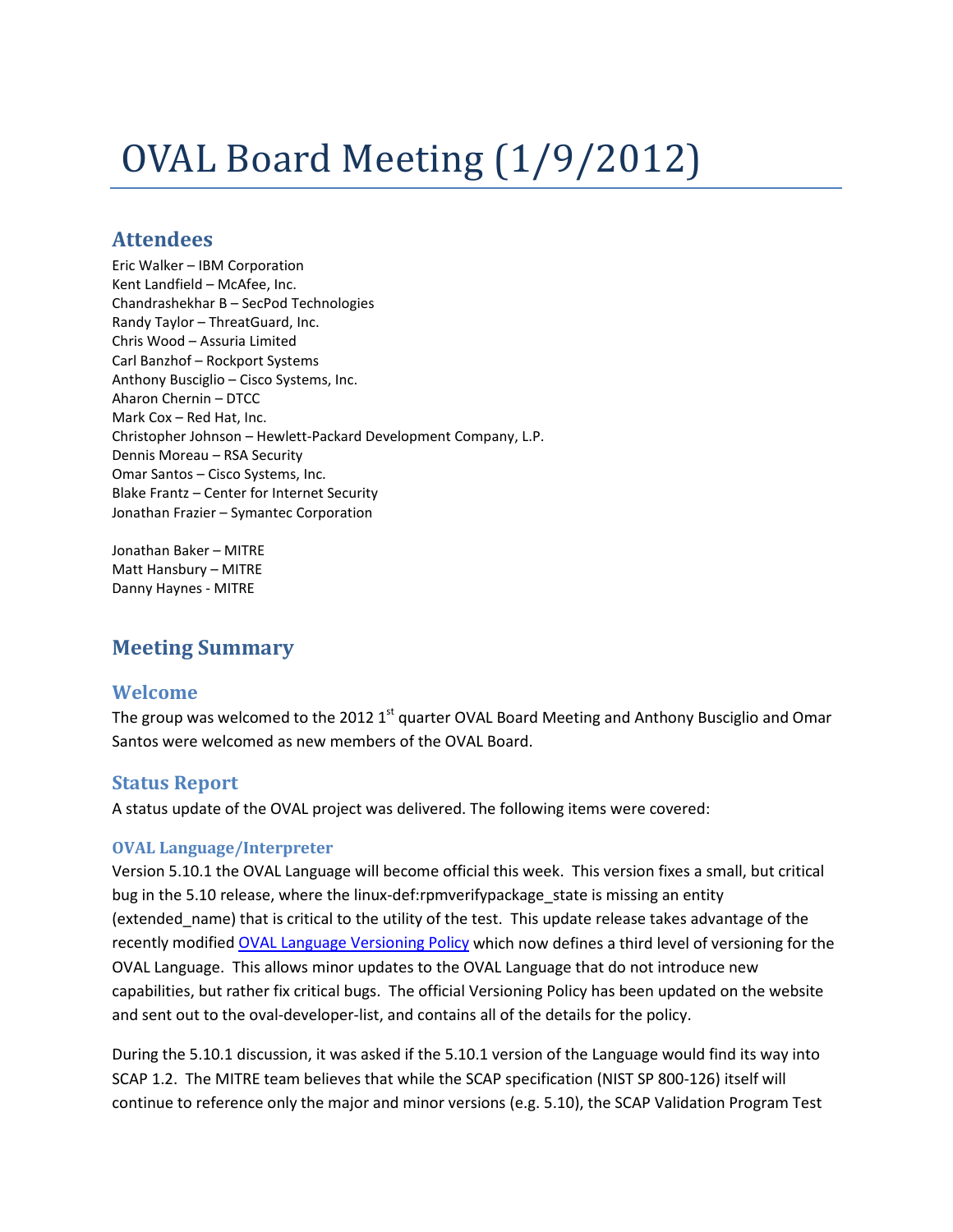Requirements (NIST IR 7511 Rev.3), will specify the version all the way out to the newly defined third version level (e.g. 5.10.1).

Since the last Board call, the OVAL team has begun working on the concept document for the Sandbox, which will be a way to allow for experimentation with the OVAL Language outside of the normal release cycle. Detailed conversation on this topic took place later in the call. Additionally, the team has sent out an initial, partial draft of the Windows Component Model Specification for comments, welcoming any feedback on both the content and style for this document. Additional updates to the Windows Component Model Specification and other Component Model Specifications will be developed and sent out over time.

The OVAL Interpreter will have an updated release, at the end of the week, incorporating some bug fixes and updates relating to the OVAL 5.10.1 Language release.

#### **OVAL Repository**

The OVAL Repository's definition count at the time of the call was 12,783 definitions. Additionally, it was announced that SecPod Technologies, DTCC, G2, Inc., and Symantec Corporation earned Q4 Top Contributor Awards for their submissions to the OVAL Repository.

Lastly, the OVAL team is preparing a survey in an attempt to collect information regarding the creation of OVAL content and the challenges therein. The team would welcome any and all feedback regarding this topic to understand how best to help content developers more easily and efficiently create OVAL content.

#### **OVAL Adoption**

With the RSA Conference 2012 coming up in late February/early March, it was suggested that vendors make sure that their information is up to date and accurate on the OVAL Adoption site. Any updates can be passed on to the OVAL team for inclusion ahead of the conference.

## **OVAL Sandbox Discussion**

During the call, the OVAL Sandbox concept was discussed in detail. The idea of this feature is to allow the community to create and collaborate on capabilities in the OVAL Language without having to add the features to the official Language. The team highlighted the fact that most future changes would be first added to the Sandbox before adding them to the official OVAL Language, which should increase the quality of the accepted features.

Additionally, it was highlighted that the ability to pick and choose which features were implemented by a specific tool or vendor would be critical to the success of the Sandbox. It is this requirement that will drive the team to move to OVAL Schema files out to a public source control system of some sort, which will provide ways to branch the different capabilities. The group responded positively to the idea of moving the OVAL Schema files off of the static website and into a publicly accessible source control system.